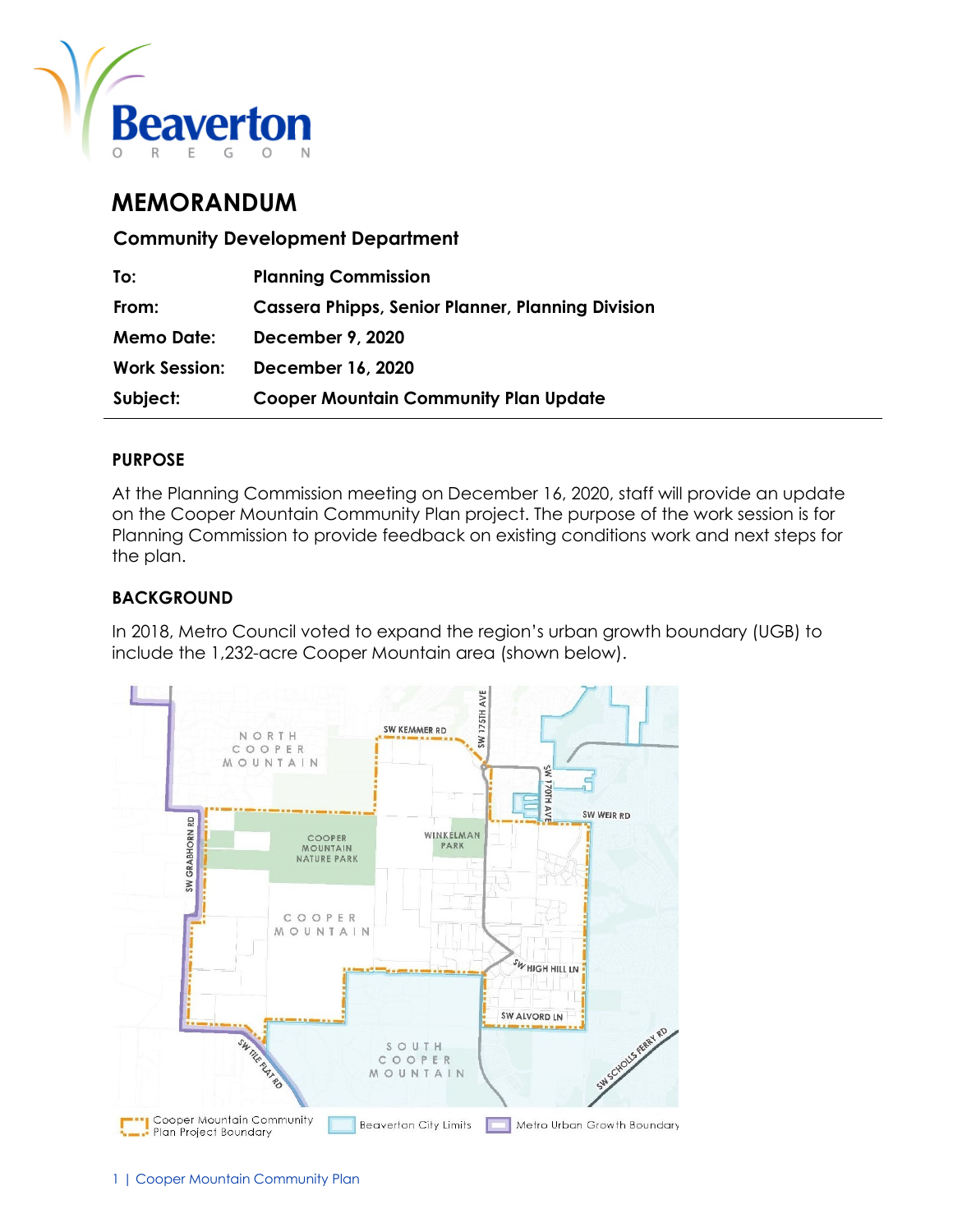Metro attached conditions of approval (Attachment A) to their decision to expand the UGB. The city must address the conditions of approval during development of the Cooper Mountain Community Plan and subsequent code amendments that implement the plan. The city also must implement the citywide mandates found in the conditions.

#### **PROJECT OVERVIEW**

The Cooper Mountain Community Plan will determine how to provide new homes, roads, parks and welcoming neighborhoods to Cooper Mountain. The Cooper Mountain area is anticipated to bring at least 3,760 housing units to the city over time, including a mix of single-family and multi-family homes. Annexation and development are not expected to occur until after the planning process is complete.

#### **WORKING PROJECT GOALS**

City staff, with assistance from the consultant team and input from the community, developed working project goals. The project goals are intended to help shape land use/transportation scenario creation and evaluation and inform which metrics could be used to evaluate the plan's effectiveness in achieving desired outcomes. The working project goals are to:

- Create equitable outcomes for residents, including historically underserved and underrepresented communities.
- Provide new housing in a variety of housing types and for all income levels.
- Preserve, incorporate, connect, and enhance natural resources.
- Improve community resilience to climate change and natural hazards.
- Provide public facilities and infrastructure needed for safe, healthy communities.
- Provide safe, convenient access to important destinations while supporting transportation options, including walking and biking.
- Provide opportunities for viable commercial uses, including places to work and places to buy goods and services.
- Identify feasible, responsible funding strategies to turn the vision into a reality.

## **EXISTING CONDITIONS**

During the first phase of the project (Research and Analysis), city staff and the consultant team reviewed existing plans and gathered data to better understand the built and natural systems found within Cooper Mountain. Existing conditions documents are listed below, along with a brief description of their purpose. These work products will be refined through input from decision-makers, key stakeholders and the Beaverton community.

- Buildable Lands Inventory examines the developability of land within the project boundary considering the existing development patterns, land value and ownership, and locations of physical constraints, including steep slopes and natural features. The study shows that roughly 417 acres (out of the 1,232-acre project area) are considered developable.
- Visual Inventory provides a photographic overview of the landscape patterns, scenic views, local landmarks, and existing development in the project area.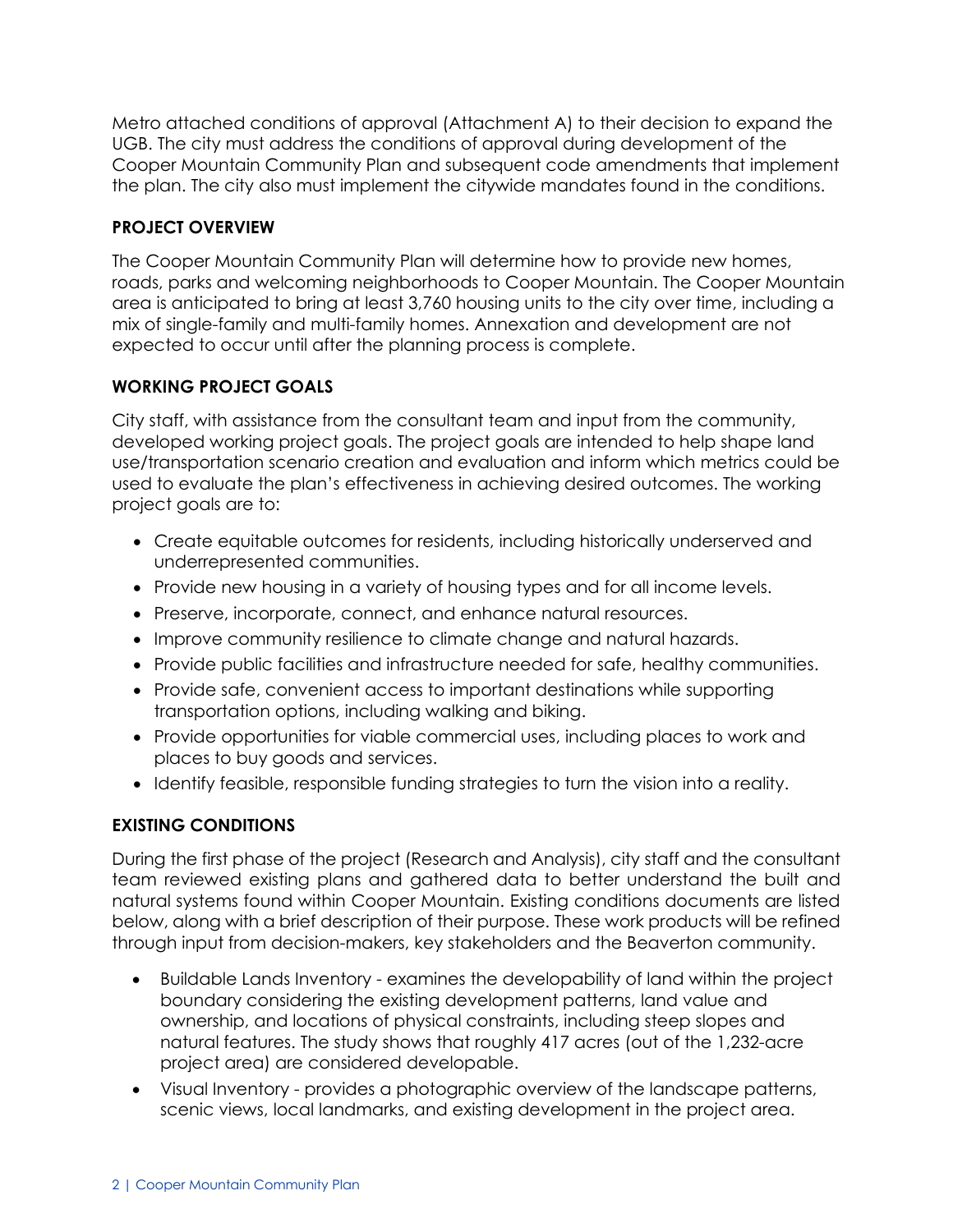- Local Wetlands Inventory follows a state-approved methodology to document known and probable wetlands within the project area to support planning-level decision-making.
- Natural Resources Report provides an ecological context of the project area, including waterways, wetlands, riparian areas and upland wildlife habitat areas.
- Slope Analysis and Natural Hazards Memo describes slope and potential natural hazard conditions in the plan area, including landslide and earthquake susceptibility.

City staff will provide an overview of the existing conditions work during the work session. The Existing Conditions Snapshot (Attachment B) summarizes key findings from this work. The full existing conditions reports are available on the project web page at [www.BeavertonOregon.gov/CM.](file://COBNAS2/CDD$/CDD%20Long%20Range%20Planning%20(WG-52)/Projects%20(FC-13-228)/2019%20Cooper%20Mountain%20Community%20Plan/0.%20Public%20Involvement/Planning%20Commission/Work%20session_12.16.20/www.BeavertonOregon.gov/CM)

#### **PUBLIC ENGAGEMENT**

Public engagement for the Community Plan will intentionally include historically underserved and underrepresented communities to ensure the project incorporates a variety of ideas and perspectives. The city, with support from Unite Oregon, is in the process of forming an Inclusive Housing Cohort comprised of culturally diverse community members. The housing cohort will provide input into several housing-related projects and programs, including the Community Plan. Housing cohort members will be encouraged to share the information they learn with their respective communities. The city's partnership with Unite Oregon is intended to:

- Build capacity of community members to participate in the decision-making process
- Help develop a shared understanding of housing issues among housing cohort members
- Assist with recruiting community members to serve on an ad hoc project Community Advisory Committee

Since the project kick-off in March, city staff and the consultant team have conducted a series of stakeholder interviews and listening sessions with developers, property owners, and representatives from advocacy groups, community-based organizations and partner agencies. Additionally, the community was invited to participate in an online open house during July.

### **NEXT STEPS**

Following the work session, city staff will incorporate ideas and input from the Planning Commission. Upcoming tasks and deliverables include:

- Complete opportunities research, including market analysis, funding options assessment and transportation framework study.
- Engagement on key project considerations (including challenges and opportunities) to to be addressed in the Community Plan.
- Kickoff Inclusive Housing Cohort meetings (anticipated January).